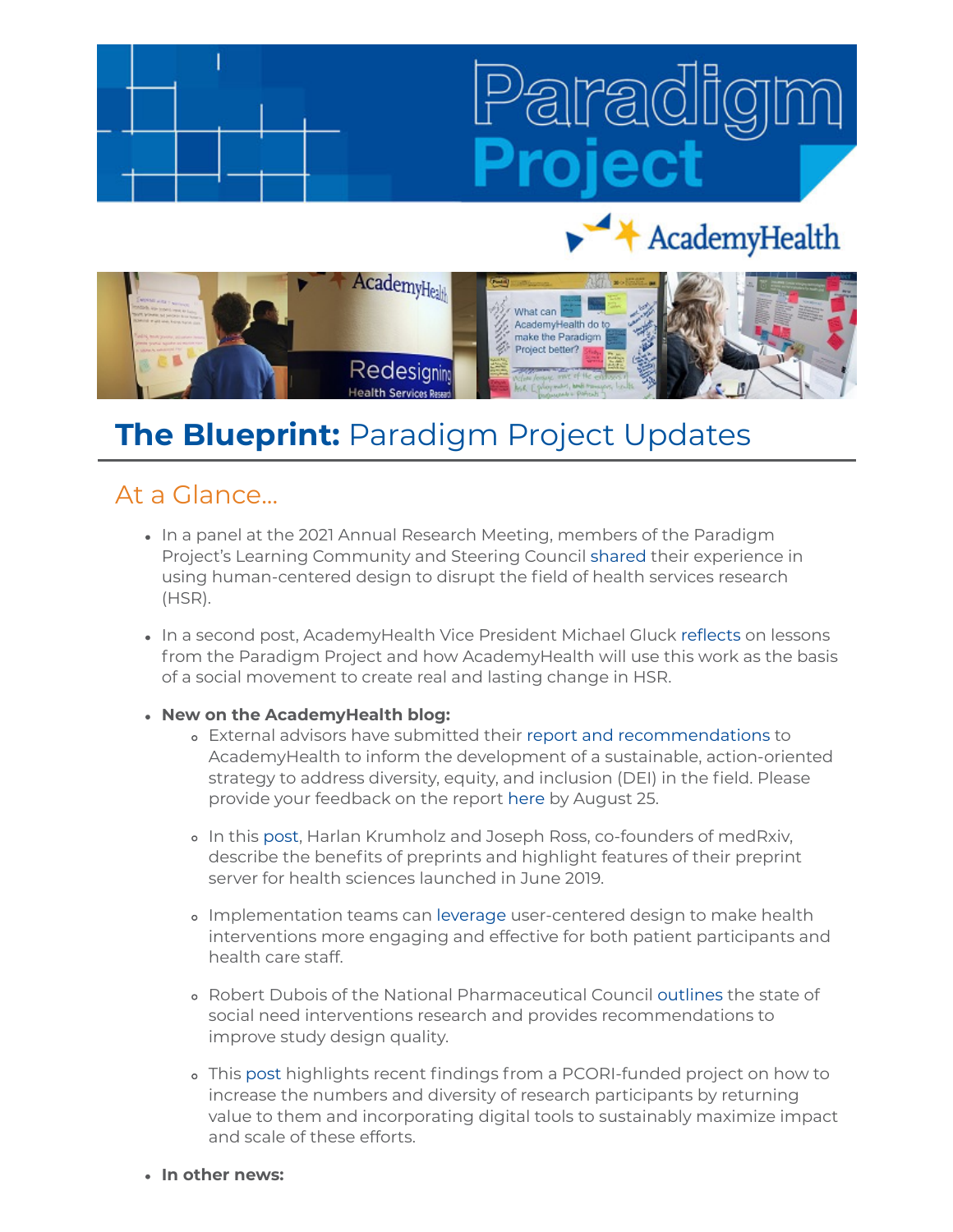- Sandro Galea, a member of the Paradigm Project Steering Council, and Catherine Ettman [suggest](https://onlinelibrary.wiley.com/doi/epdf/10.1111/1475-6773.13716) three lenses and three approaches that can frame an expansion of health services research.
- The COVID-19 pandemic led to greater recognition of the [importance](https://www.cmaj.ca/content/cmaj/193/27/E1048.full.pdf) of patient engagement in health research and innovation to eliminate barriers in its implementation.
- An article [highlights](https://pubmed.ncbi.nlm.nih.gov/33900687/) the emerging ethos of cultural rigor in the use of critical appraisal tools in research.
- A [study](https://researchinvolvement.biomedcentral.com/articles/10.1186/s40900-021-00296-9) unearths ways to improve the accessibility of public and patient involvement in health research for those with marginalized identities.
- During the COVID-19 pandemic, preprint abstract lexicon has [changed](https://onlinelibrary.wiley.com/doi/10.1002/leap.1411) to increasingly express over-promotion and caution.
- This study highlights the [significance of broad dissemination](https://academic.oup.com/tbm/advance-article-abstract/doi/10.1093/tbm/ibab095/6318544?redirectedFrom=fulltext) of research findings to community members and the crucial role of the community in the translation process.
- o A Nature [news feature](https://www.nature.com/news/interdisciplinary-research-by-the-numbers-1.18349) describes the rise, rhetoric, and impact of interdisciplinary research.



## Latest Paradigm Project Updates

A July [blog post](https://academyhealth.org/blog/2021-07/introspection-innovation-and-impatience-paradigm-project-members-speak-field-arm-2021?utm_medium=email&utm_source=rasa_io&PostID=33796837&MessageRunDetailID=5794522007) reflects on the Paradigm Project through the eyes of four individuals who have been intimately involved in this process.

In a panel titled "Testing Innovations to Improve the Practice and Application of HSR: Lessons from the Paradigm Project" at the 2021 Annual Research Meeting, Paradigm Project volunteers described innovations to act on three major challenges facing the HSR field. The challenges include:

- 1. Diversity, equity, and inclusion (DEI);
- 2. Racial bias in data; and
- 3. Meaningful partnerships with community-based organizations (CBOs).

Panelists also reflected on the unique insights and achievements made possible by the use of human-centered design as the primary approach to the work. They shared their lessons learned for building a movement to disrupt the status quo in health services research (HSR) and challenged the field to leverage Paradigm Project practices to spur innovation in order to advance more timely, impactful research.

In a follow-up post, AcademyHealth Vice President Michael Gluck [reflects](https://academyhealth.org/blog/2021-08/shifting-academyhealths-paradigm-project-social-movement) on lessons learned over the last two years of the Paradigm Project and the ways these innovations are only the start of our efforts to create real and lasting change in how we do, communicate, and use HSR.

He identifies five lessons from our Paradigm work that have important implications for